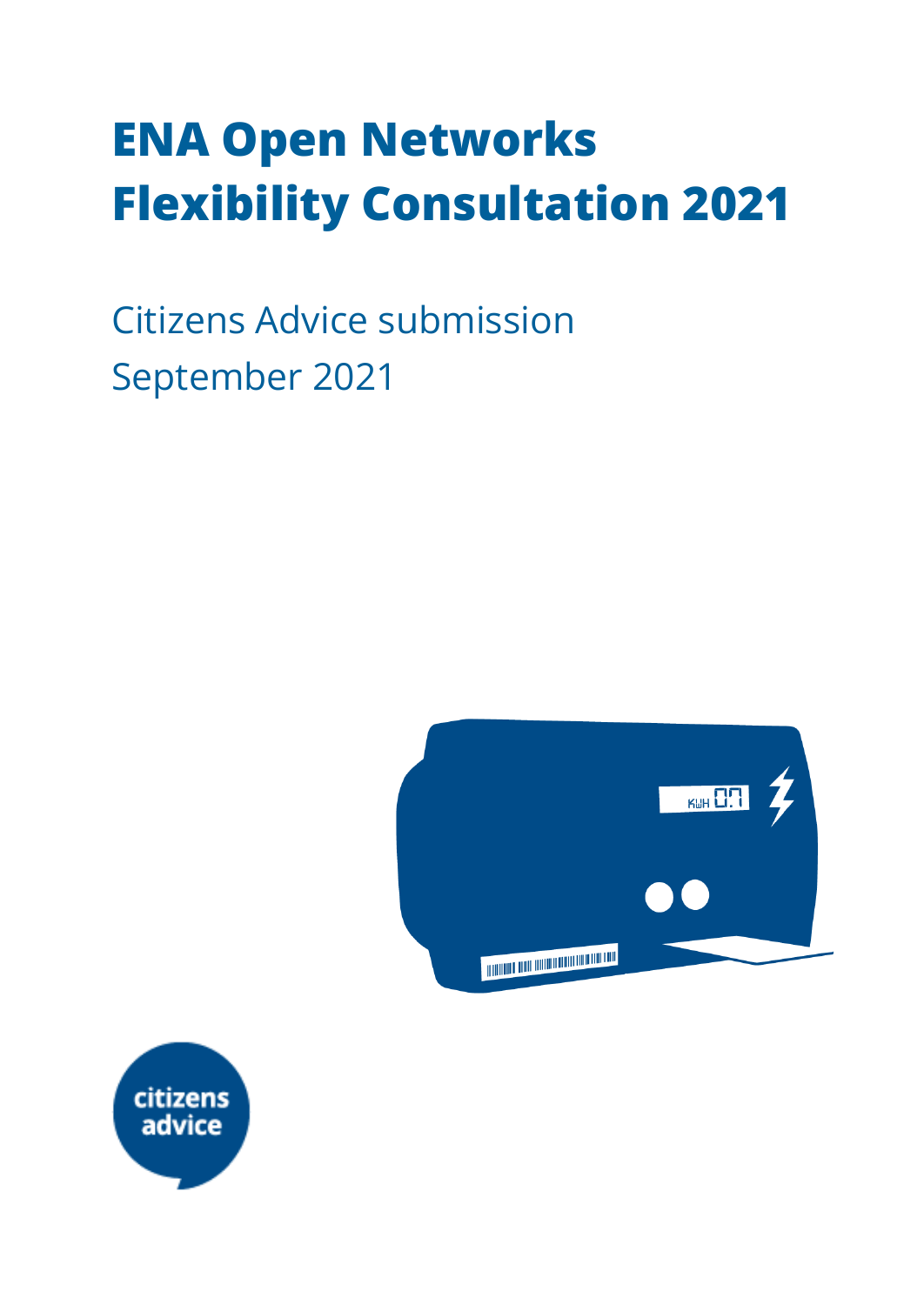Citizens Advice welcomes the opportunity to respond to this consultation as part of our statutory role to represent energy consumers in Great Britain. Our response is not confidential and may be freely published.

We welcome the continued engagement with stakeholders for the Flexibility and associated workstreams. We believe that consultation and the use of workgroups are essential to capture views and ensure that there is ongoing progress in this vital contribution to the achievement of Net Zero.

We contribute to the Energy Networks Association (ENA) Open Networks project via our participation in the ENA Open Networks Advisory Group as well as responding to consultations. Relevant consultation responses to the Flexibility workstream include:

- Response to the ENA Open Networks Flexibility consultation, October 2020<sup>1</sup>
- Response to the Ofgem Distribution System Operation (DSO) key enablers consultation, February 2020<sup>2</sup>
- Response to the Ofgem DSO Position Paper, October 2019<sup>3</sup>
- Response to the ENA Open Networks Flexibility consultation, August 2019<sup>4</sup>

In this response, we have answered those questions where we feel that we have a particular interest or expertise.

#### **Consultation questions**

**Q1 – Do you agree with our proposals within this consultation paper and if not, please provide us with any rationale and alternative proposals? (This feedback can be generic to our proposals or provided on a product-by-product basis.)**

#### **An equal focus on energy efficiency**

This consultation concerns the flexibility services workstream activities. We believe that an equal focus needs to be placed on the role of energy efficiency to

<sup>1</sup> Citizens Advice, Response to ENA Open Networks Flexibility [consultation](https://www.citizensadvice.org.uk/about-us/our-work/policy/policy-research-topics/energy-policy-research-and-consultation-responses/energy-consultation-responses/citizens-advice-response-to-ena-flexibility-consultation-2020/), October 2020

<sup>&</sup>lt;sup>2</sup> Citizens Advice, Response to Ofgem Key enablers for DSO [programme](https://www.citizensadvice.org.uk/Global/CitizensAdvice/Energy/Energy%20Consultation%20responses/CA%20response%20-%20Ofgem%20Key%20enablers%20for%20DSO%20programme%20of%20work%20and%20the%20Long%20Term%20Development%20Statement.pdf) of work and the Long Term [Development](https://www.citizensadvice.org.uk/Global/CitizensAdvice/Energy/Energy%20Consultation%20responses/CA%20response%20-%20Ofgem%20Key%20enablers%20for%20DSO%20programme%20of%20work%20and%20the%20Long%20Term%20Development%20Statement.pdf) statement consultation, February 2020

<sup>&</sup>lt;sup>3</sup> Citizens Advice, Response to Ofgem Position paper on [Distribution](https://www.citizensadvice.org.uk/Global/CitizensAdvice/Energy/Energy%20Consultation%20responses/Ofgem%20Position%20paper%20on%20Distribution%20System%20Operation_%20our%20approach%20and%20regulatory%20priorities%20Oct%202019%20-%20CA%20response%20%20(1).pdf) System Operation: our approach and [regulatory](https://www.citizensadvice.org.uk/Global/CitizensAdvice/Energy/Energy%20Consultation%20responses/Ofgem%20Position%20paper%20on%20Distribution%20System%20Operation_%20our%20approach%20and%20regulatory%20priorities%20Oct%202019%20-%20CA%20response%20%20(1).pdf) priorities, October 2019

<sup>4</sup> Citizens Advice, Response to ENA Open Networks Flexibility [consultation](https://www.citizensadvice.org.uk/Global/CitizensAdvice/Energy/Energy%20Consultation%20responses/ENA%20Open%20Networks%20Project%20-%20Flexibility%20Consultation%202019%20-%20CA%20response%20%20(1).pdf), August 2019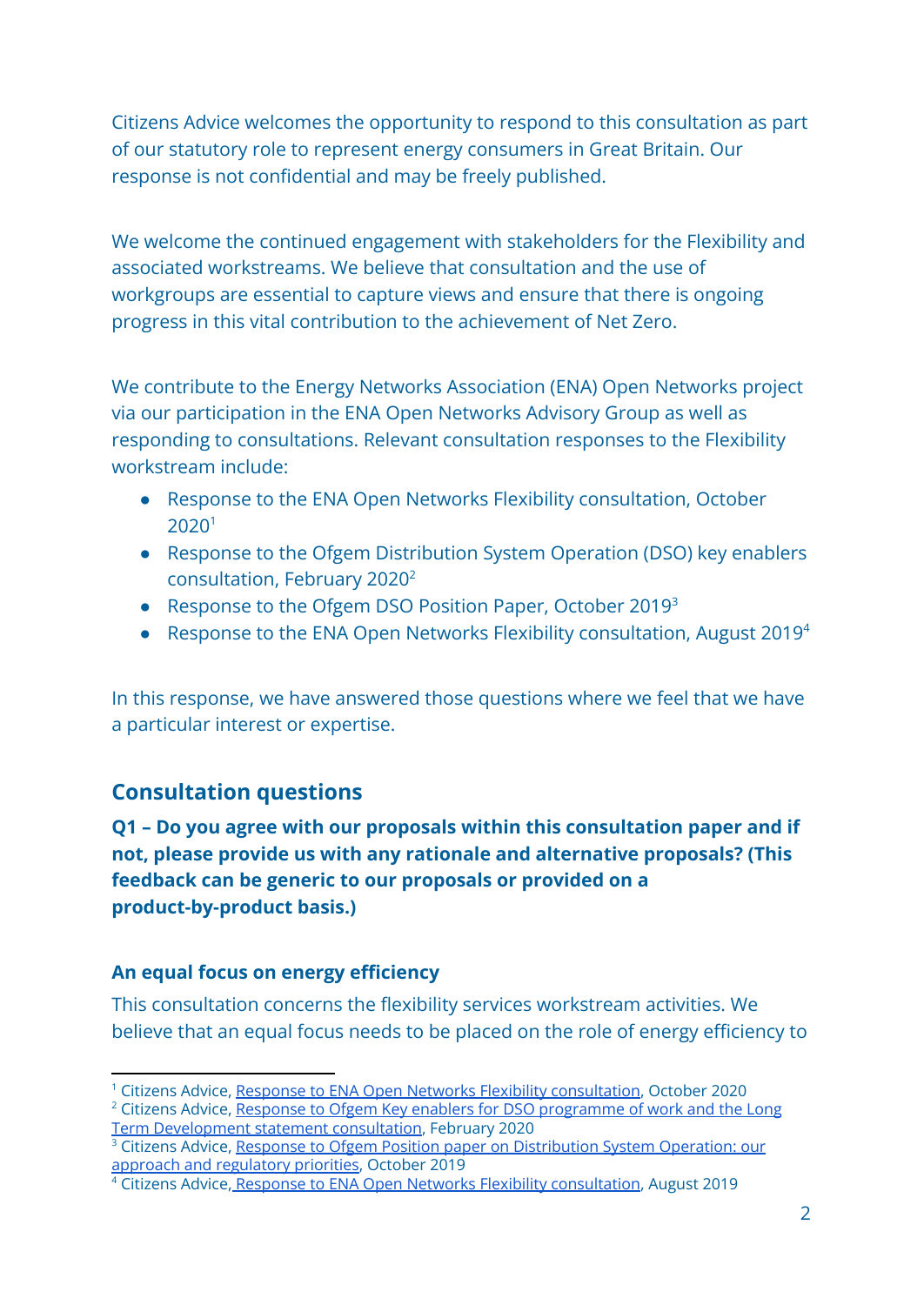ensure all options are captured for delivering Distribution System Operation (DSO) functions. At present, there is no separate workstream for energy efficiency within the Open Networks project, nor a sufficient focus within the flexibility workstream. For instance, the Flexibility Roadmap mentioned within the consultation does not address energy efficiency or any links between flexibility services, tendering, and their providers. The reference to the Common Evaluation Methodology (CEM) on page 7 also only mentions the options of flexibility and traditional intervention options, even though we understand that the CEM can consider energy efficiency. We note that one DNO has stated that they have used the CEM for that purpose but this does not appear to be universal in the sector.

It should be noted that consideration of energy efficiency is also now an electricity distribution licence condition as well as an ED2 DSO roles and activities requirement.

We recommend that energy efficiency is given equal weight within the ENA Flexibility workstream, or that a separate workstream is established, to ensure that there is a 'flexibility and energy efficiency first' focus.

#### **Q2 – Are you aware of the Flex figures being published each year on ENA Website? How does understanding of GB's growing Flexibility market size help you and how are you using this information?**

Yes, we are aware of the Flex figure published on the ENA website. We have found it useful to monitor the progress of flex tendering and contracting by networks. We have also found it useful to note the variability across Distribution Network Operators (DNOs) and the Electricity System Operator (ESO).

It would be helpful to have a narrative explanation to explain the progress of the use of flexibility services as well as the differences between the development of the use of these services between the companies.

#### **Common Evaluation Methodology**

**Q3 – Open Networks members are committed to implementing outputs and driving the benefits of recommendations. Which product or area would swift implementation of the outputs be most desirable?**

No response provided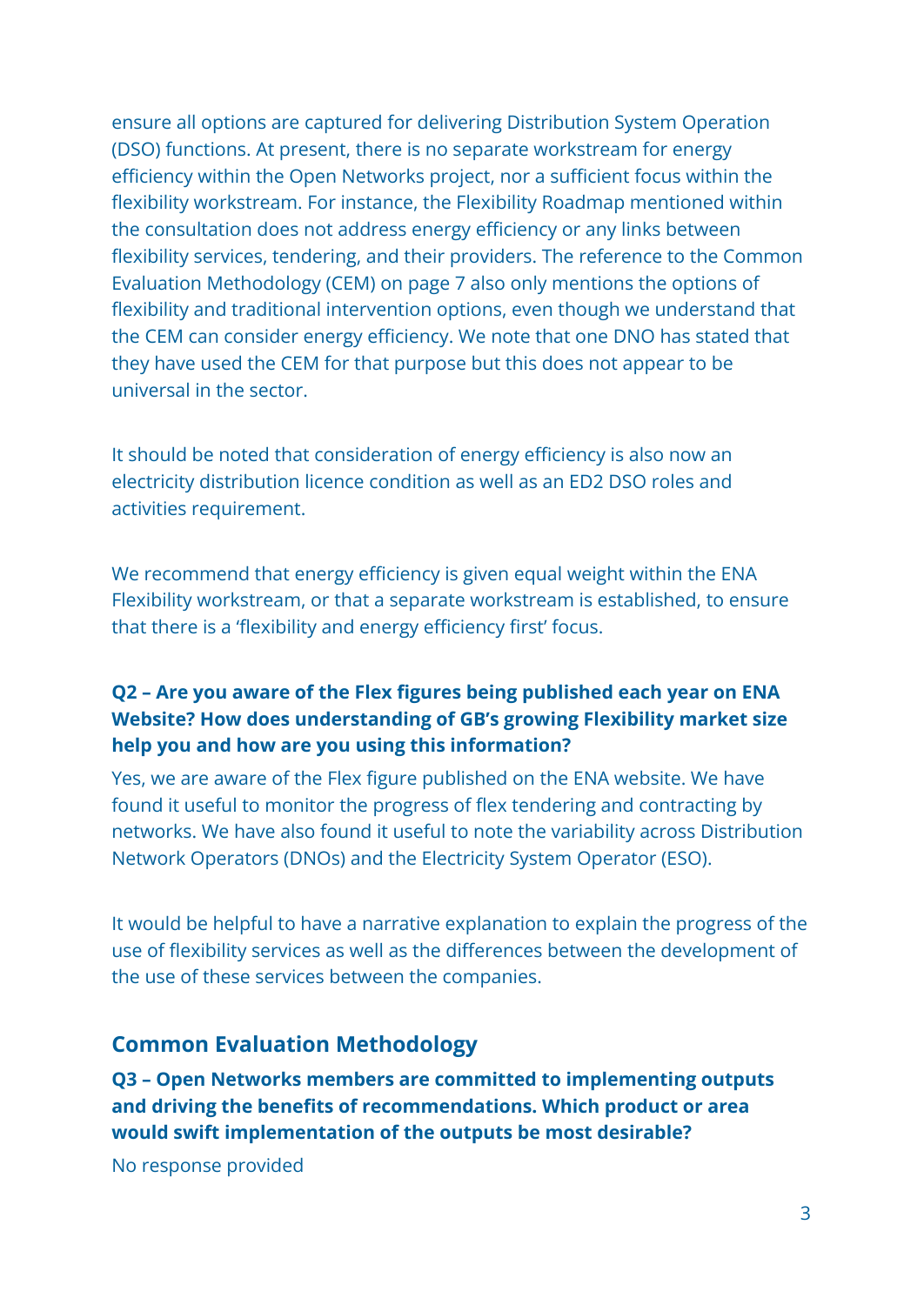#### **Q4 – What factors do you believe have led to the lack of response to the call to join the User Forum for the CEM this year?**

We are aware of the call for stakeholders and users to join the User Forum for the CEM this year. It was welcome to see an open governance model for progressing CEM development. However, people have limited time to be able to join and actively contribute to these forums. Therefore, while it would have been good to have stakeholders that may not be regular users of the CEM on the Forum, it would be unlikely that they could spare the necessary time commitment to contribute, especially where they may not be a user of the CEM.

It may be preferable to continue to seek feedback on the CEM via the relevant workstream and the ENA Open Network Advisory Group, where it is possible to access a wide group of stakeholders to provide comment and feedback on the CEM and similar initiatives.

**Q5 – We are keen to understand whether our model of open governance for the User Forum was a factor in the lack of response, do you believe that a User Forum approach would be useful to consider for progressing key products next year or are there alternative approaches that we should consider?**

See our response to Q4.

## **Alignment of Flexibility Services procurement processes and timescales between DNO and ESO**

#### **Q6 – Do you agree with the P2 team's findings regarding the alignment of DNO and ESO timescales? Please provide your rationale and any supporting evidence that we can use to inform our approach, particularly in short – medium timescales (now – start of ED2)?**

On a principle basis, it would appear better to have aligned DSO and ESO market procurement to progress efficient tendering and procurement of flexibility services. We note that other stakeholders, such as flexibility providers, will have user experience on this topic and therefore be able to contribute more effectively on the topic and also describe the nature of any disadvantages to delay alignment.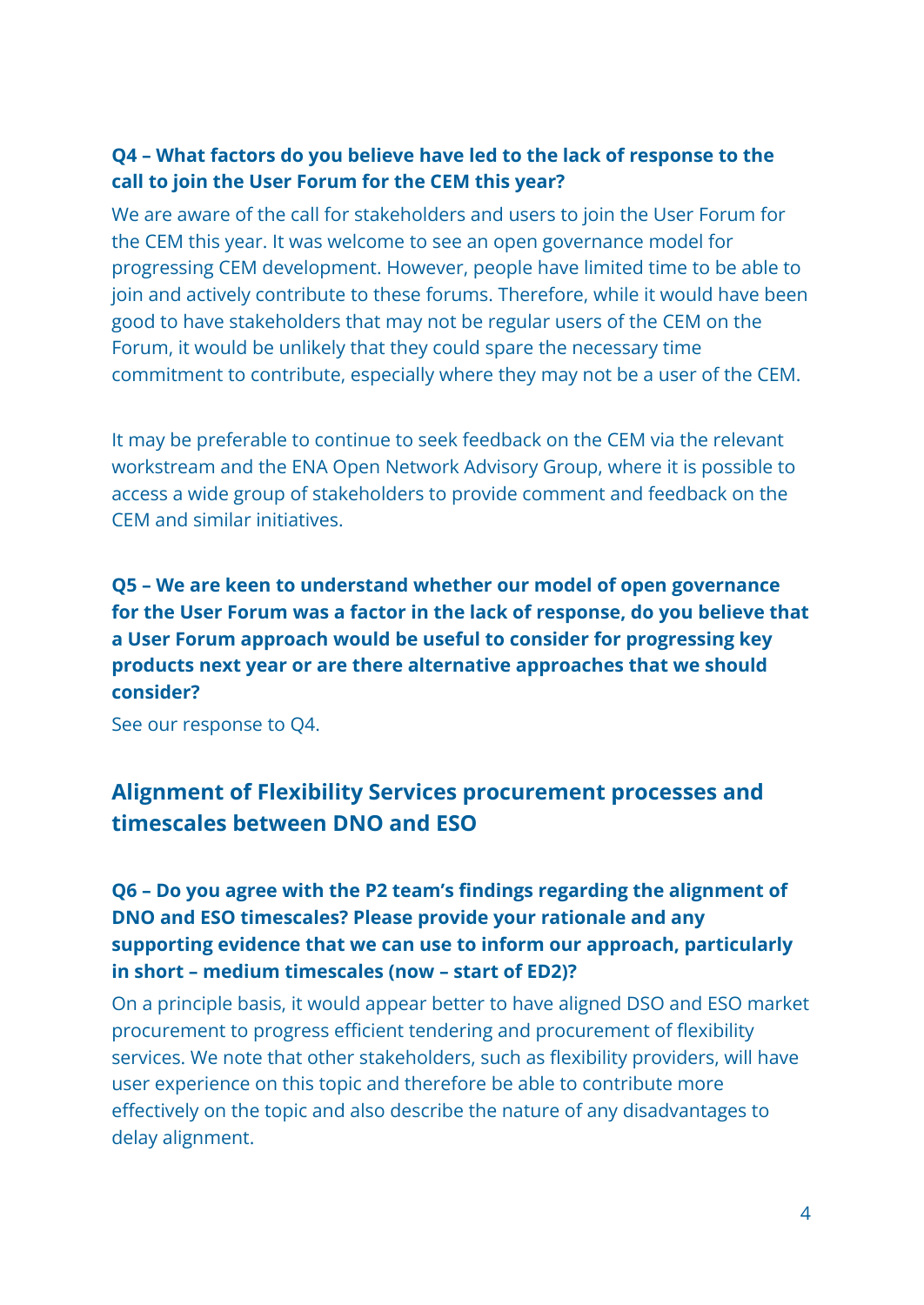#### **Q7– How could we further evolve alignment of procurement processes in future?**

No response provided

**Q8 – Do you agree that the proposed improvements to visibility of requirements will be of direct benefit to your sector of the industry, if so, please share your rationale and how you would utilise this information? Do you have thoughts on how we can improve visibility further?**

No response provided

## **Principles to review Flexible Connection (Active Network Management) contracts**

#### **Q9 – Do you agree that there is an exit route, using the current G99 approach, for existing FC(ANM) customers who want access to firm(er) connections? If not, what do you see as the barriers?**

We have noted in previous consultation responses the need for the issue of flexible connections under Active Network Management (ANM) contracts to be given due consideration as these contracts could be in perpetuity and had been entered into with a potential imbalance of knowledge between the DNO and the customer.

We note the project has identified that there is a process for exiting such contracts and that there will be an emphasis on improving the visibility and communications of this process. We welcome the drive for customers to understand that they can exit these contracts. Customers should be informed of any cost implications, including the potential effects from changes to charging regimes from the Access and Forward Looking Charges Significant Code Review (Access SCR). It was not clear from the consultation that this aspect had been considered or the implications of a different charging regime may possibly mean that customers may be better waiting to exit contracts. We would welcome further information about the costs of exiting such contracts and the implications for customers from the Access SCR. We would expect that cost implications would be fully explained to customers wishing to exit a flexible connection contract, including any lower-cost options that might result from Access SCR changes.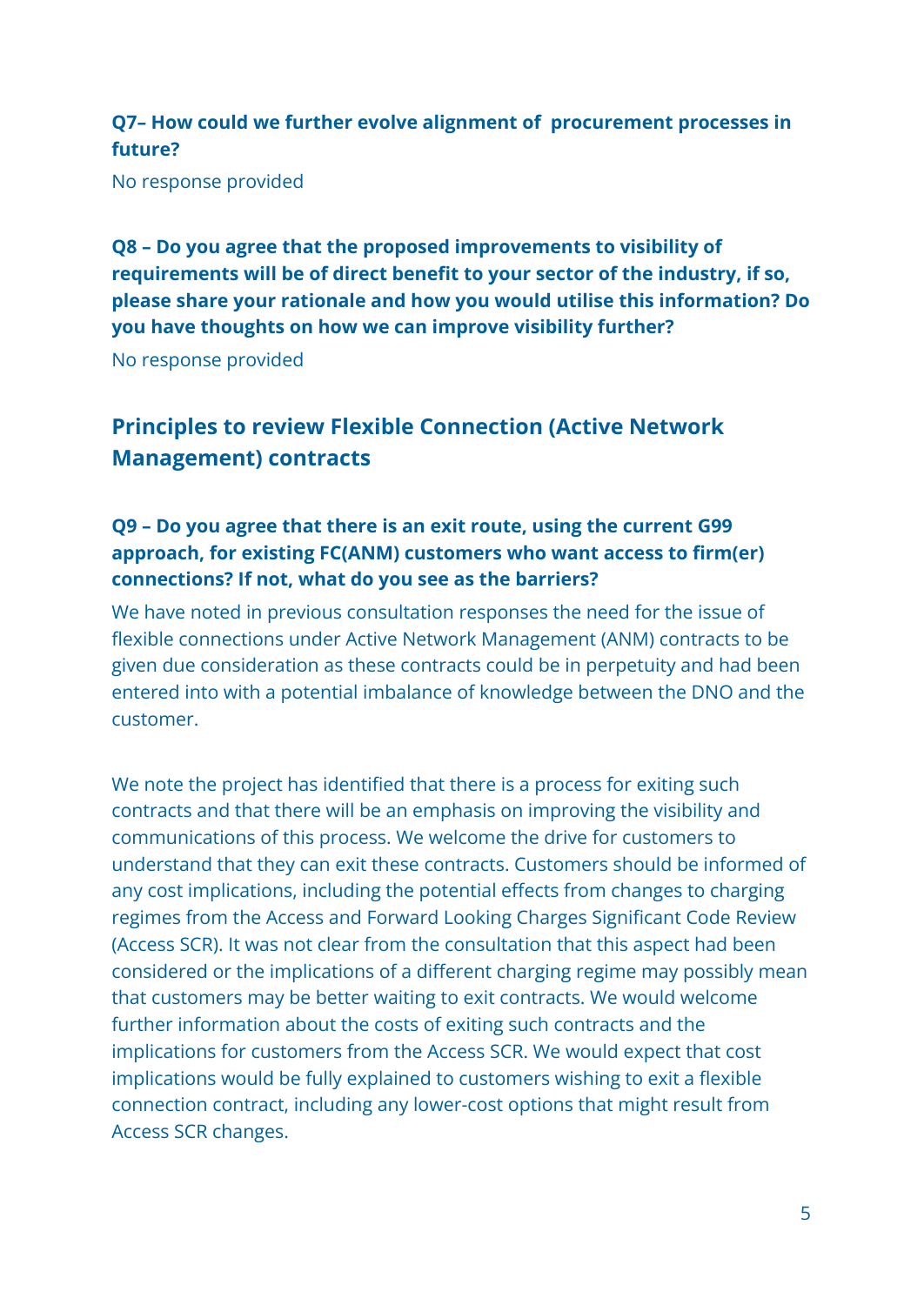We would also welcome from the Open Networks project an analysis of implications of the Access SCR changes and the potential extent of cancellations of flexible connections contracts, including the needs and costs of networks to respond through either increasing flexibility services procurement, or other measures, such as increased use of energy efficiency or traditional reinforcement.

#### **Q10 – Do you agree with the findings of the Product 3 report and if so, which area(s) are of most interest going forward?**

No response provided

## **Defining 'Primacy Rules' for the ESO and the DNOs to manage service conflicts**

#### **Q11 – Are there any particular projects/reports we should be considering as part of our initial review of work carried out on Primacy to date? This could include international examples.**

We welcome the continued work on addressing flexibility service conflicts when both the DNO and ESO are seeking to procure flexibility from the same flexibility provider. Other stakeholders with direct experience of the implications of this matter will have more input on the details to respond to this question. We await with interest the result of the outputs from the product team.

## **Support non-DSO services (such as peer-to-peer) and align/utilise their proliferation for grid resilience**

#### **Q12 – Is the trading and/or sharing of capacity or curtailment risk of interest? What do you see as the major barriers currently?**

We believe other stakeholders with direct experience will be better placed to provide detailed comments for this question. We note the various trials and initiatives to gauge stakeholder appetite for trading and/or sharing capacity which we welcome. The progression of secondary trading between peers is an important part of better managing demand on the network as well as reducing carbon footprint and costs for consumers. We would recommend that this product is progressed with urgency.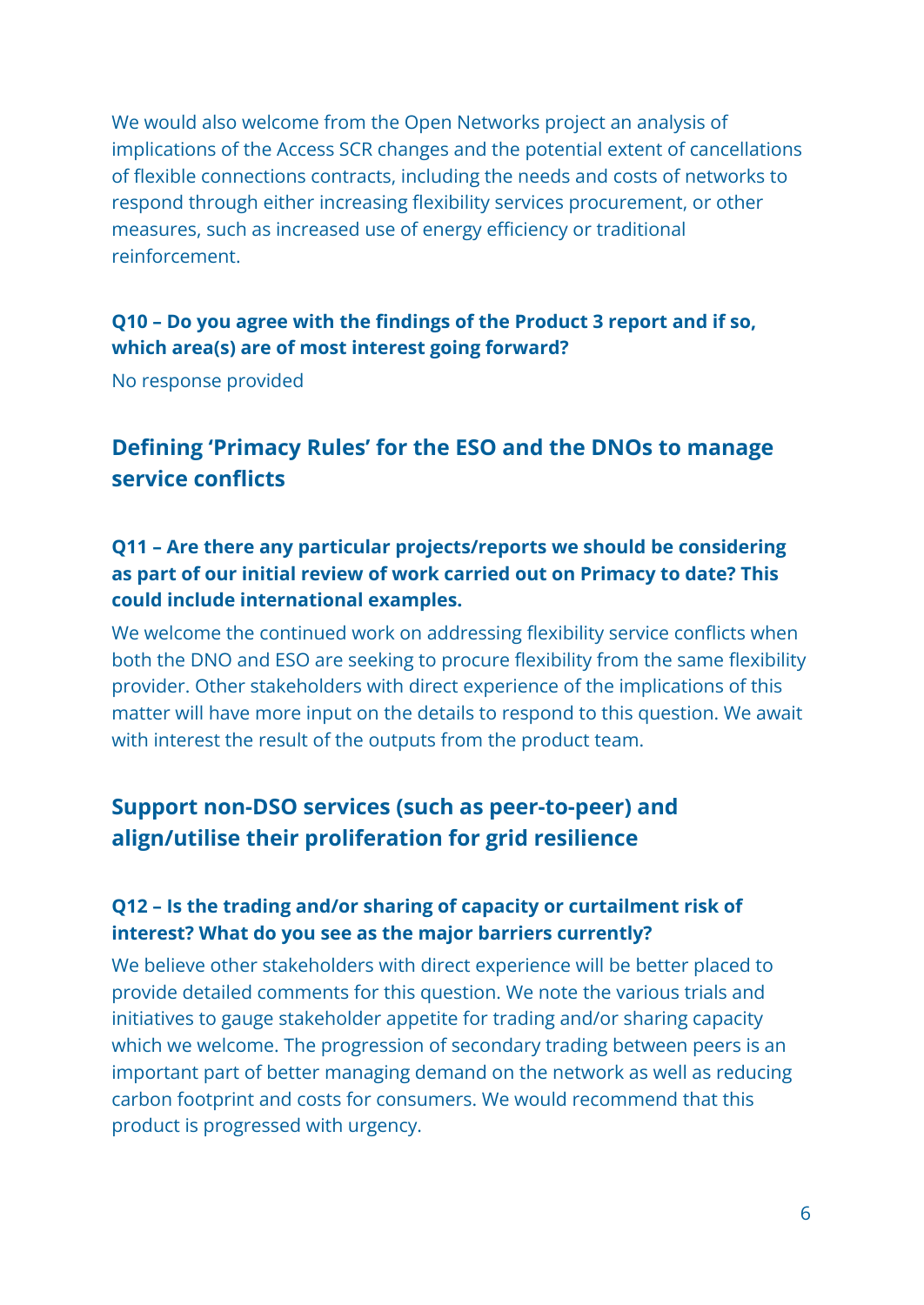## **Implementation of common Baseline Methodologies for measuring delivery of Flexibility Services**

#### **Q13 – Does the roadmap outlined for the delivery and development of aligned distribution constraint baseline methodologies (as detailed in the Product 7 interim report) meet the needs of the market?**

We welcome the continued development of aligned baseline methodologies to gain the benefit of consistency across networks for flexibility providers. While the timeline for continued consultation is noted, it was not clear that there was a target date for completion of the work. It would be useful to set a target date for aligned methodologies.

#### **Apportioning Curtailment Risk for Flexible Connections (ANM)**

**Q14 – We are exploring the use of curtailment caps and collars to apportion curtailment risk better; do you agree with our high-level impact assessment on the various parties?**

No response provided

**Q15 – Do you support the use of caps and collars as described in the report?** No response provided

**Q16 – Do you have any views on the alternatives presented? E.g. Peer-to-peer flexibility trading; an incentive scheme similar to that currently used for Customer interruption/ Customer minutes lost (CI/CML)?** No response provided

## **Strategy for improving the availability of Curtailment Information for Flexible Connections (ANM)**

**Q17 – We have used a Flexible Connection (ANM) Stakeholder Focus Group to help us identify the specific curtailment information needs and priorities for current and potential users of Flexible Connections; do you agree with this approach?**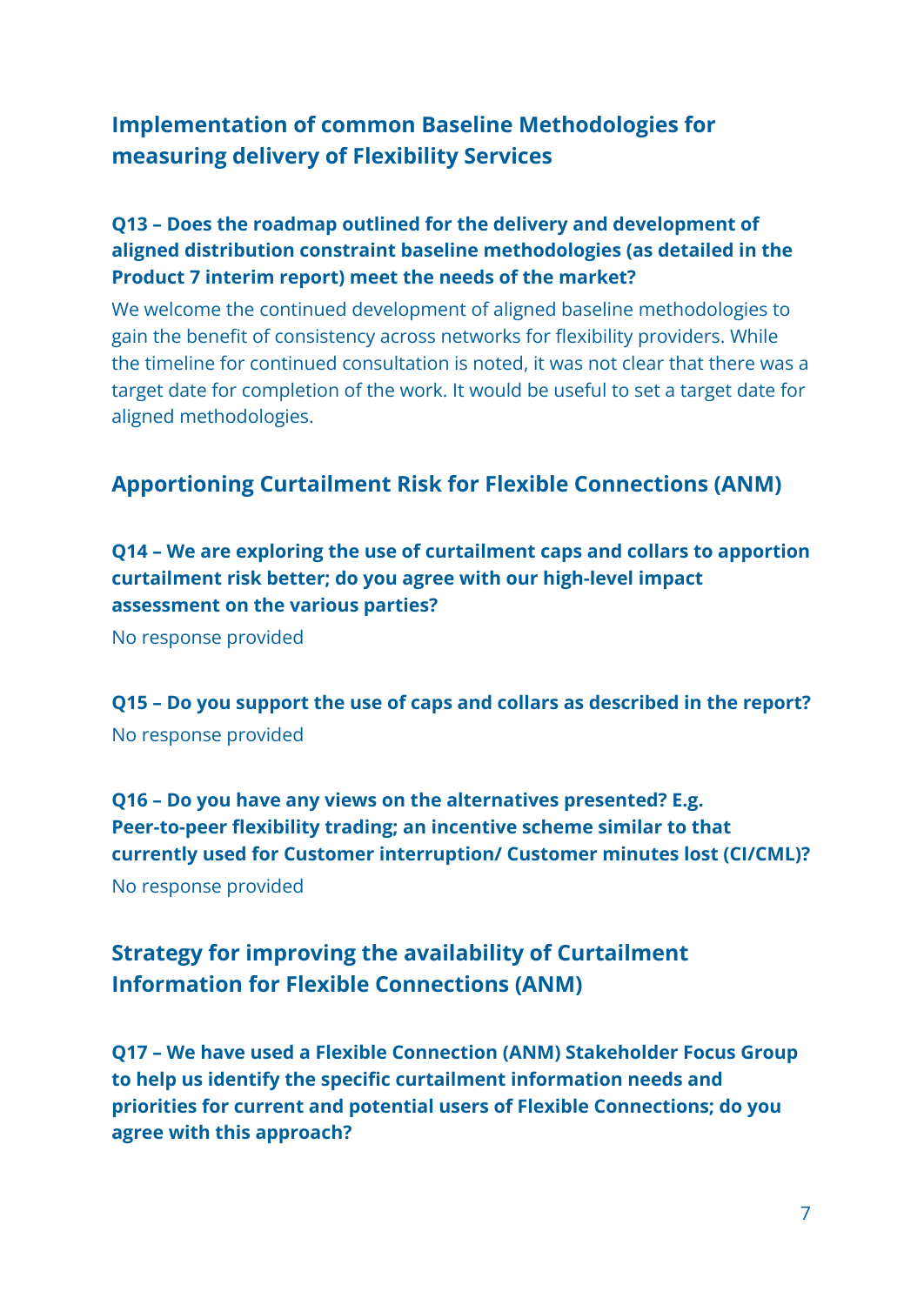The use of a stakeholder group is a valuable way to capture appropriate views. The stakeholder group will need to comprise the relevant stakeholders that may be impacted or can contribute to this work. Ongoing review of the membership and their contribution to the stakeholder group may be valuable to ensure that the views are representative of the broadest range of stakeholders. It will also be valuable to continue to put considerations out to wider consultation and to the overarching Advisory Group.

**Q18 – Do the curtailment information requirements we have identified as a priority, with input from the Stakeholder Focus Group, meet your needs? If not, what additional requirements are there?**

No response provided

**Q19 – In addition to improving curtailment data provision, Product 9 has also considered the role of third-party curtailment information providers where more sensitivities can be provided specific to customer assets. Would you consider using a third party for more curtailment tailored information and if so, should we explore this option further or leave it to the market?**

No response provided

#### **Residential Flexibility**

#### **Q20 – Do you have any ideas on how we might better engage and encourage participation of residential flexibility in flexibility service provision and identify any barriers that might currently exist along with potential solutions?**

We welcome a focus on targeting all potential flexibility provision, including the potentially sizeable and growing use of flexibility from residential properties. The use of such flexible resources will be necessary to meet net zero ambitions as well as to ensure that network costs that consumers have to pay are as low as possible.

We have undertaken research into third party intermediaries (aggregators/load controllers) and protections that are needed for consumers in these new markets. Our March 2020 report (see below) on third party intermediaries may be particularly relevant when considering the risks in new domestic markets and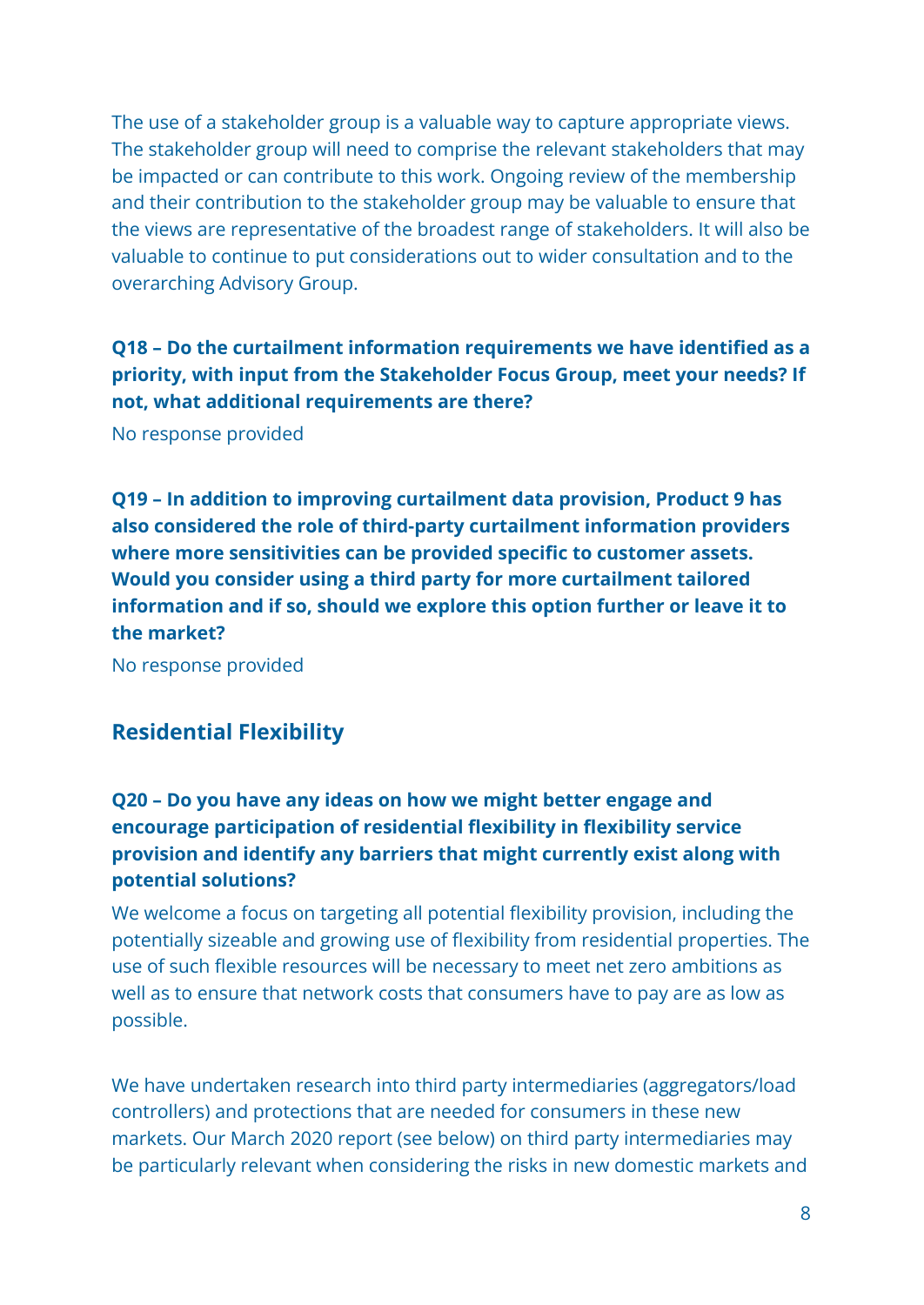the implications for confidence for consumers in participating. It may be valuable for the working group to ensure that these other factors are considered and addressed, and that stakeholders with relevant knowledge are included within the working group.

It may be helpful to review these publications:

- Citizens Advice and others, [Joint letter to the Prime](https://www.citizensadvice.org.uk/Global/CitizensAdvice/Energy/Net%20zero%20joint%20letter%20to%20the%20Prime%20Minister%20-%202021-08-25.pdf) Minister on net zero [protections,](https://www.citizensadvice.org.uk/Global/CitizensAdvice/Energy/Net%20zero%20joint%20letter%20to%20the%20Prime%20Minister%20-%202021-08-25.pdf) August 2021
- Citizens Advice, [Rough trade. Balancing the winners](https://wearecitizensadvice.org.uk/rough-trade-balancing-the-winners-and-losers-in-energy-policy-70be7481f56d) and losers in energy [policy,](https://wearecitizensadvice.org.uk/rough-trade-balancing-the-winners-and-losers-in-energy-policy-70be7481f56d) June 2021
- Citizens Advice, [Navigating net zero: A framework](https://www.citizensadvice.org.uk/about-us/our-work/policy/policy-research-topics/energy-policy-research-and-consultation-responses/energy-policy-research/navigating-net-zero-a-framework-to-give-people-the-confidence-to-invest-in-home-energy-technologies/) to give people the [confidence to invest in home energy technologies,](https://www.citizensadvice.org.uk/about-us/our-work/policy/policy-research-topics/energy-policy-research-and-consultation-responses/energy-policy-research/navigating-net-zero-a-framework-to-give-people-the-confidence-to-invest-in-home-energy-technologies/) March 2021
- Citizens Advice, [Demanding attention: Managing risks](https://www.citizensadvice.org.uk/about-us/our-work/policy/policy-research-topics/energy-policy-research-and-consultation-responses/energy-policy-research/demanding-attention-managing-risks-with-demand-side-response-to-improve-consumer-experience-tomorrow/) with demand-side [response, to improve consumer experience tomorrow](https://www.citizensadvice.org.uk/about-us/our-work/policy/policy-research-topics/energy-policy-research-and-consultation-responses/energy-policy-research/demanding-attention-managing-risks-with-demand-side-response-to-improve-consumer-experience-tomorrow/), January 2021
- Citizens Advice, [Stuck in the Middle: How to improve](https://www.citizensadvice.org.uk/about-us/our-work/policy/policy-research-topics/energy-policy-research-and-consultation-responses/energy-policy-research/stuck-in-the-middle/) protections for [people using energy third party intermediaries,](https://www.citizensadvice.org.uk/about-us/our-work/policy/policy-research-topics/energy-policy-research-and-consultation-responses/energy-policy-research/stuck-in-the-middle/) March 2020
- Citizens Advice, [Zero Sum](https://www.citizensadvice.org.uk/about-us/our-work/policy/policy-research-topics/energy-policy-research-and-consultation-responses/energy-policy-research/zero-sum/), January 2020

We recently published our views on the recent draft [electricity distribution \(ED2\)](https://www.citizensadvice.org.uk/Global/CitizensAdvice/Energy/Energy%20Consultation%20responses/CA%20views%20on%20ED2%20draft%20BPs%207-9-2021.pdf) [business plans](https://www.citizensadvice.org.uk/Global/CitizensAdvice/Energy/Energy%20Consultation%20responses/CA%20views%20on%20ED2%20draft%20BPs%207-9-2021.pdf). We have made a number of comments relating to the issue of vulnerability and Distribution System Operation, and the 'no-one left behind' strategies of companies. These views may also be useful in assessing barriers for engaging with domestic consumers and those with vulnerabilities. See page 39 for comments relating to the full range of options that could be used to meet DSO needs, including energy efficiency.